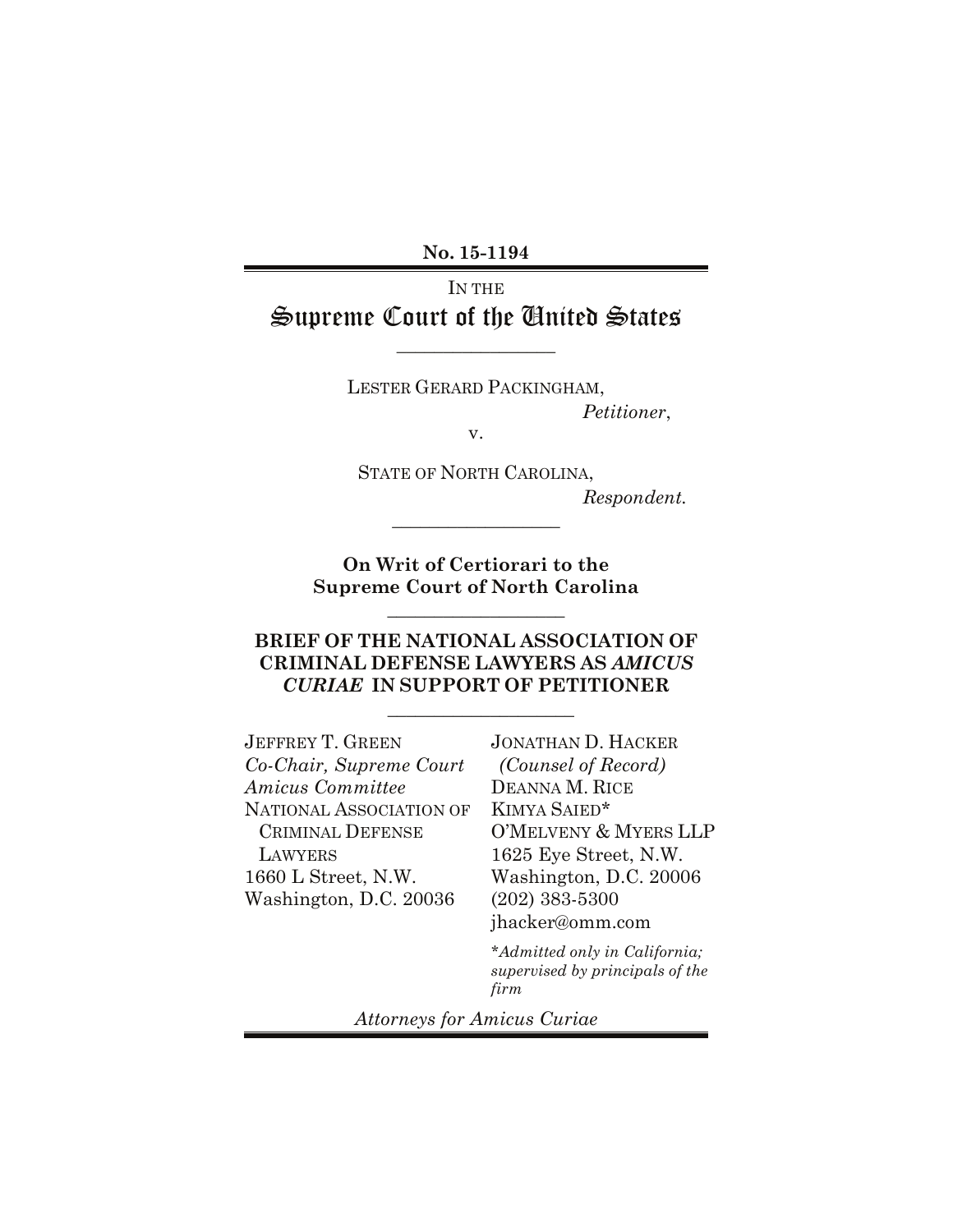# **TABLE OF CONTENTS**

# **Page**

| INTRODUCTION AND SUMMARY OF                                                                                                                                                                |
|--------------------------------------------------------------------------------------------------------------------------------------------------------------------------------------------|
| 5                                                                                                                                                                                          |
| A. The Sentencing Process Already Serves<br>The Objectives Underlying Many                                                                                                                 |
| B. Unlike The Sentencing Process, Many<br>Collateral Consequence Laws Impose<br>Restrictions Absent Any Consideration<br>Of The Specific Offense Or The                                    |
| C. Many Collateral Consequence Laws<br>Create Strict Liability Offenses, Which<br>Pass Constitutional Muster Only If<br>They Are Carefully Drawn To Advance<br>Public Safety Objectives 13 |
|                                                                                                                                                                                            |

i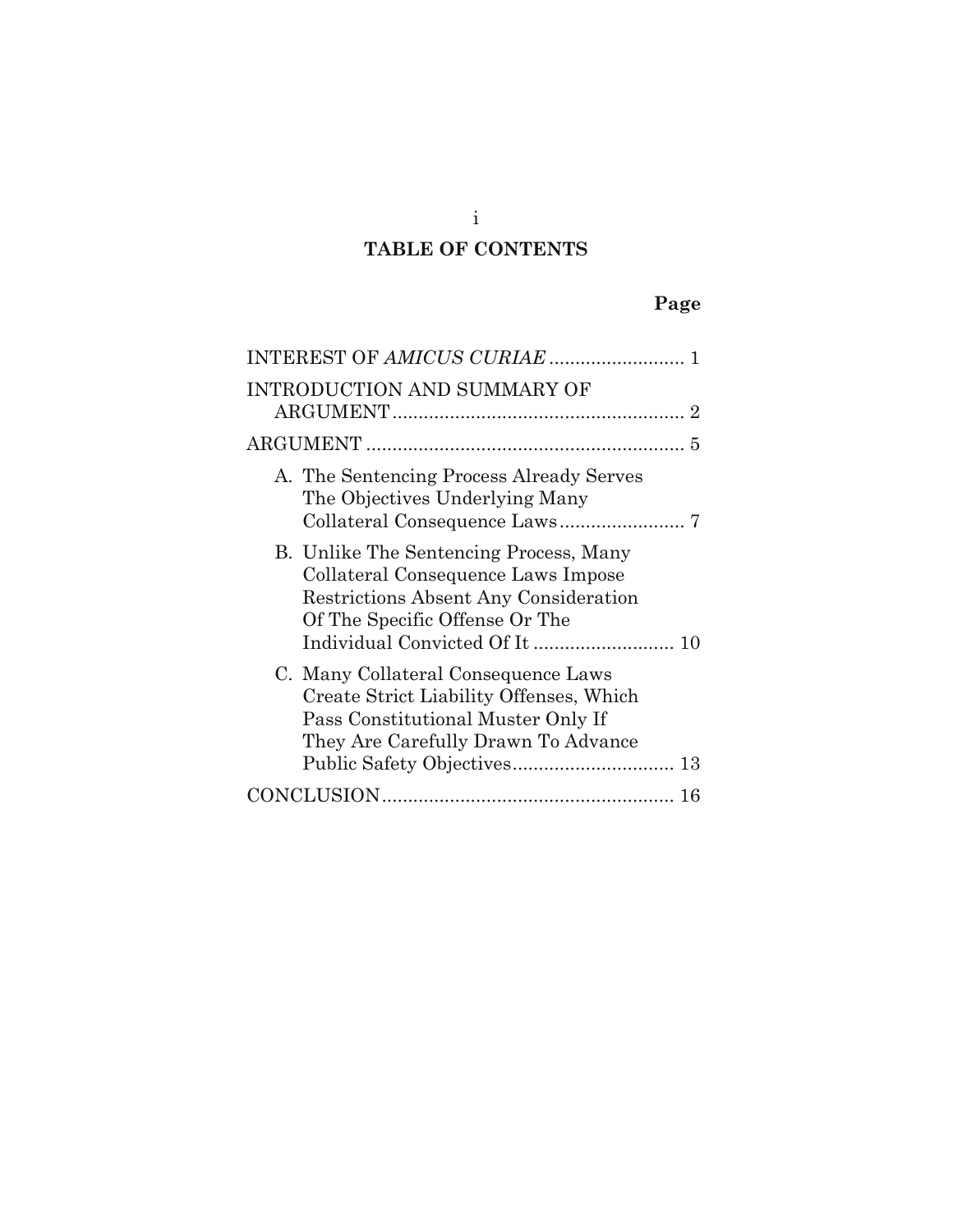## **TABLE OF AUTHORITIES**

| aget<br>S) |
|------------|
|------------|

| <b>CASES</b>                            |
|-----------------------------------------|
| Elonis v. United States,                |
| Liparota v. United States,              |
| Morissette v. United States,            |
| Pennsylvania ex rel. Sullivan v. Ashe,  |
| Reno v. ACLU,                           |
| Staples v. United States,               |
| Turner Broad. Sys. v. FCC,              |
| United States v. Balint,                |
| United States v. Dotterweich,           |
| <i>Williams v. New York,</i>            |
| <b>STATUTES</b>                         |
|                                         |
|                                         |
| N.C. Gen. Stat. § 14-208.6(4)12, 13, 16 |

ii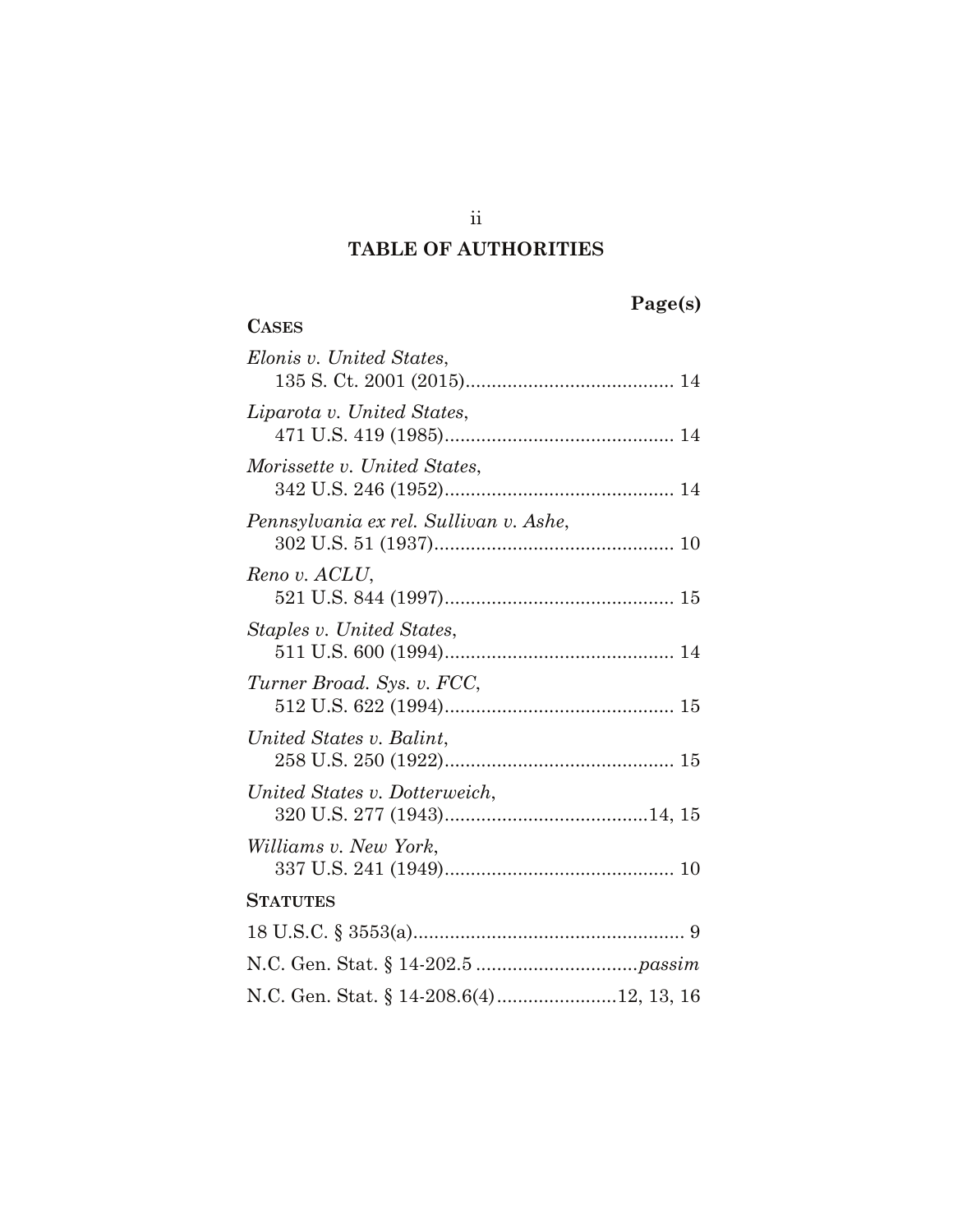**OTHER AUTHORITIES**

#### **Page(s)**

## ABA, *National Inventory of Collateral Consequences of Conviction*, www.abacollateralconsequences.org/ map/.................................................................6, 12 Aharonson, Ely, *Determinate Sentencing and American Exceptionalism: The Underpinnings and Effects of Cross-National Differences in the Regulation of Sentencing Discretion*, 76 L. & Contemp. Probs. 161 (2013) .............................. 11 Chin, Gabriel, *The New Civil Death: Rethinking Punishment in the Era of Mass Conviction*, 160 U. Pa. L. Rev. 1789 (2012)..................................................5, 8, 10 Daskal, Jennifer C., *Pre-Crime Restraints: The Explosion of Targeted, Noncustodial Prevention*, 99 Cornell L. Rev. 327 (2014).........................7, 13 Gwin, Judge James S., *Juror Sentiment on Just Punishment: Do the Federal Sentencing Guidelines Reflect Community Values?*, 4 Harv. L. & Pol'y Rev. 173 (2010)........................................ 8, 9

iii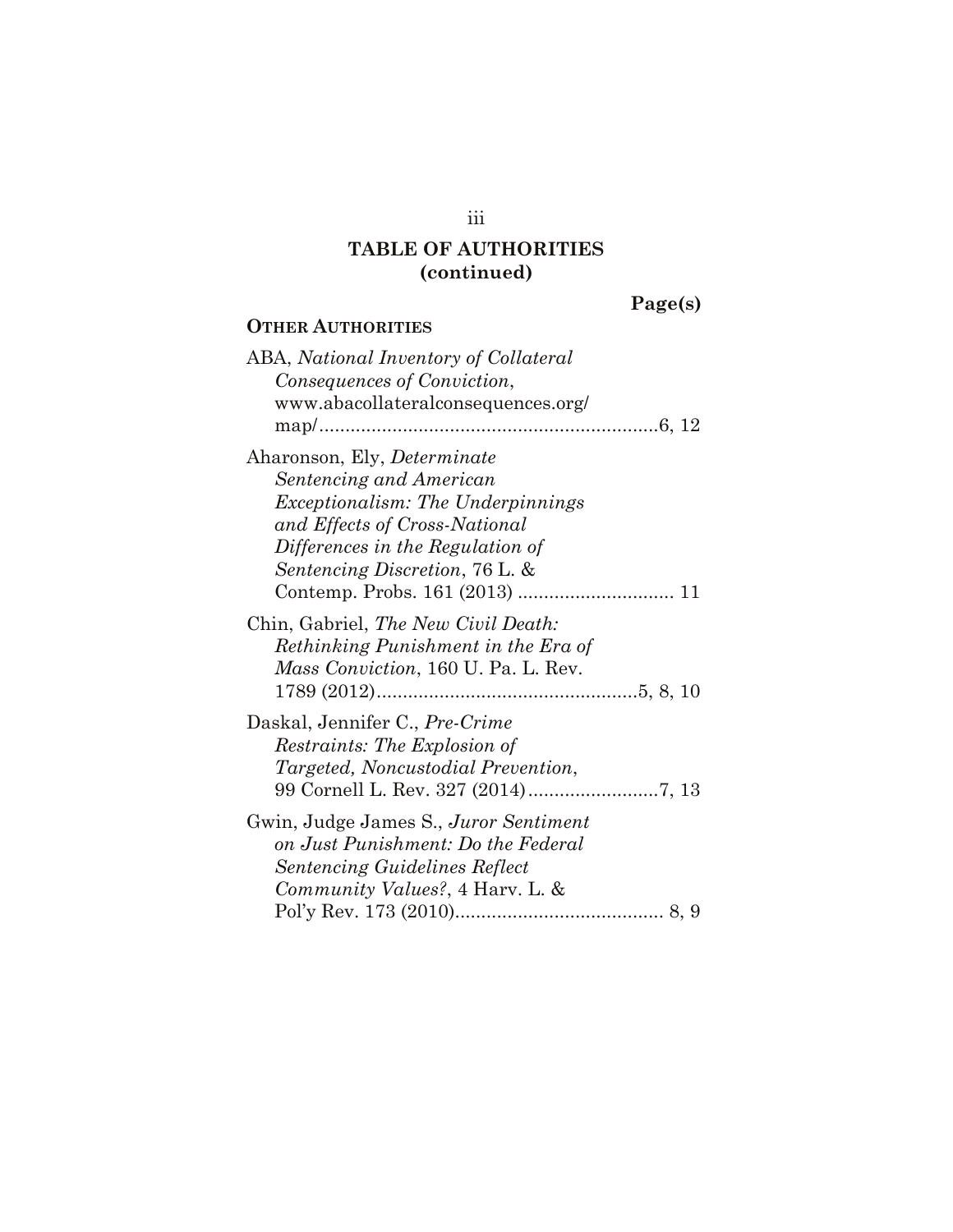**Page(s)**

| Kaiser, Joshua, Comment, Revealing                                                                                                                                              |
|---------------------------------------------------------------------------------------------------------------------------------------------------------------------------------|
| the Hidden Sentence: How to Add                                                                                                                                                 |
| Transparency, Legitimacy, and                                                                                                                                                   |
| Purpose to "Collateral" Punishment                                                                                                                                              |
| <i>Policy</i> , 10 Harv. L. & Pol'y Rev. 123                                                                                                                                    |
|                                                                                                                                                                                 |
| Mayson, Sandra G., Collateral                                                                                                                                                   |
| Consequences and the Preventive                                                                                                                                                 |
| State, 91 Notre Dame L. Rev. 301                                                                                                                                                |
|                                                                                                                                                                                 |
| N.C. Court System, Punishment Grids,<br>http://www.nccourts.org/<br>Courts/CRS/Councils/spac/                                                                                   |
| NACDL, Collateral Damage: America's<br>Failure to Forgive or Forget in the<br>War on Crime—A Roadmap to<br>Restore Rights and Status After<br>Arrest and Conviction (May 2014), |
| Nat'l Emp't Law Project, 65 Million                                                                                                                                             |
| "Need Not Apply": The Case for                                                                                                                                                  |
| Reforming Criminal Background                                                                                                                                                   |
| <i>Checks for Employment</i> (March)                                                                                                                                            |
| 2011), http://www.nelp.org/page/-                                                                                                                                               |
| /65_Million_Need_Not_Apply.pdf?                                                                                                                                                 |
|                                                                                                                                                                                 |

iv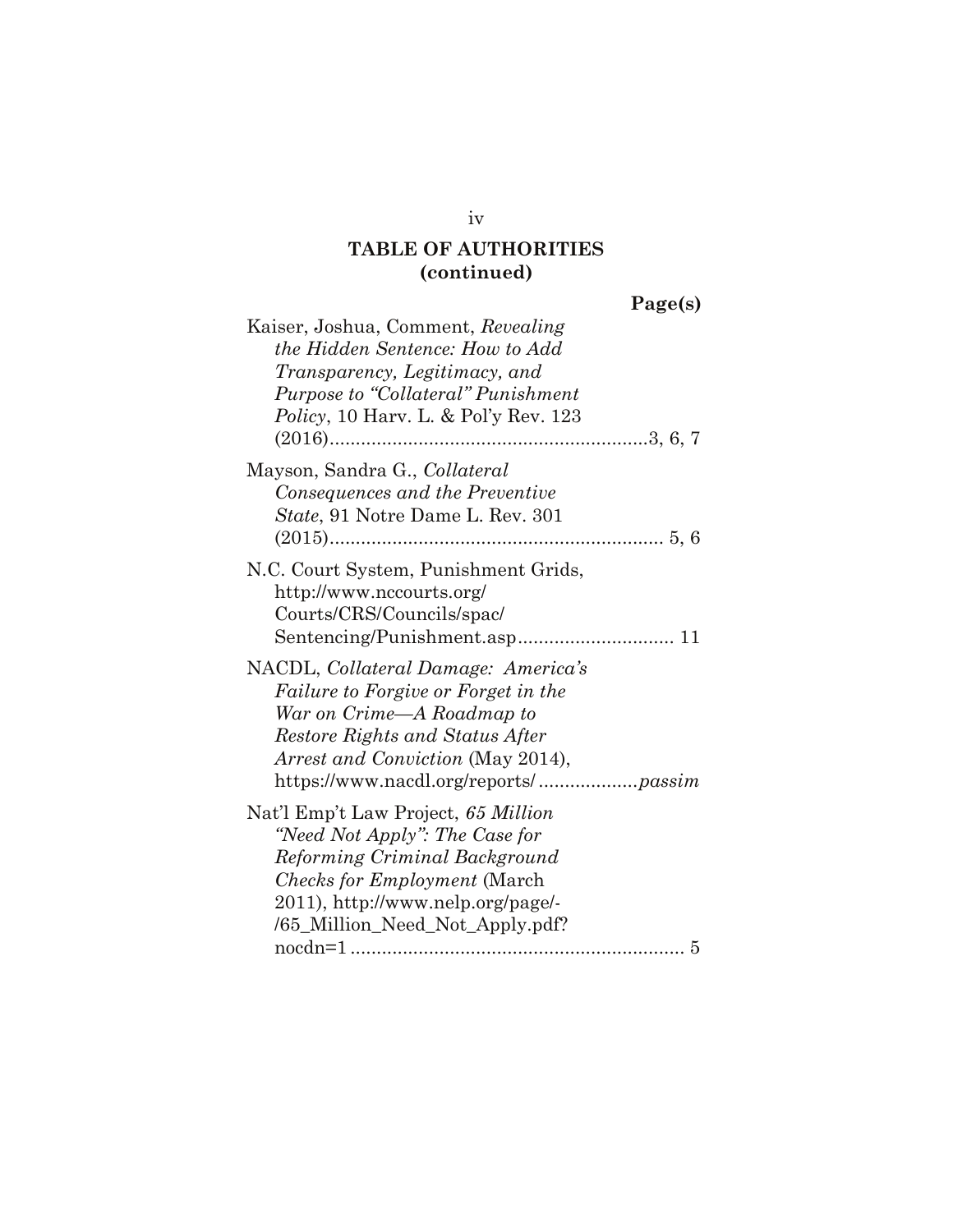| get<br>. .<br>. . | S. |
|-------------------|----|
|                   |    |

v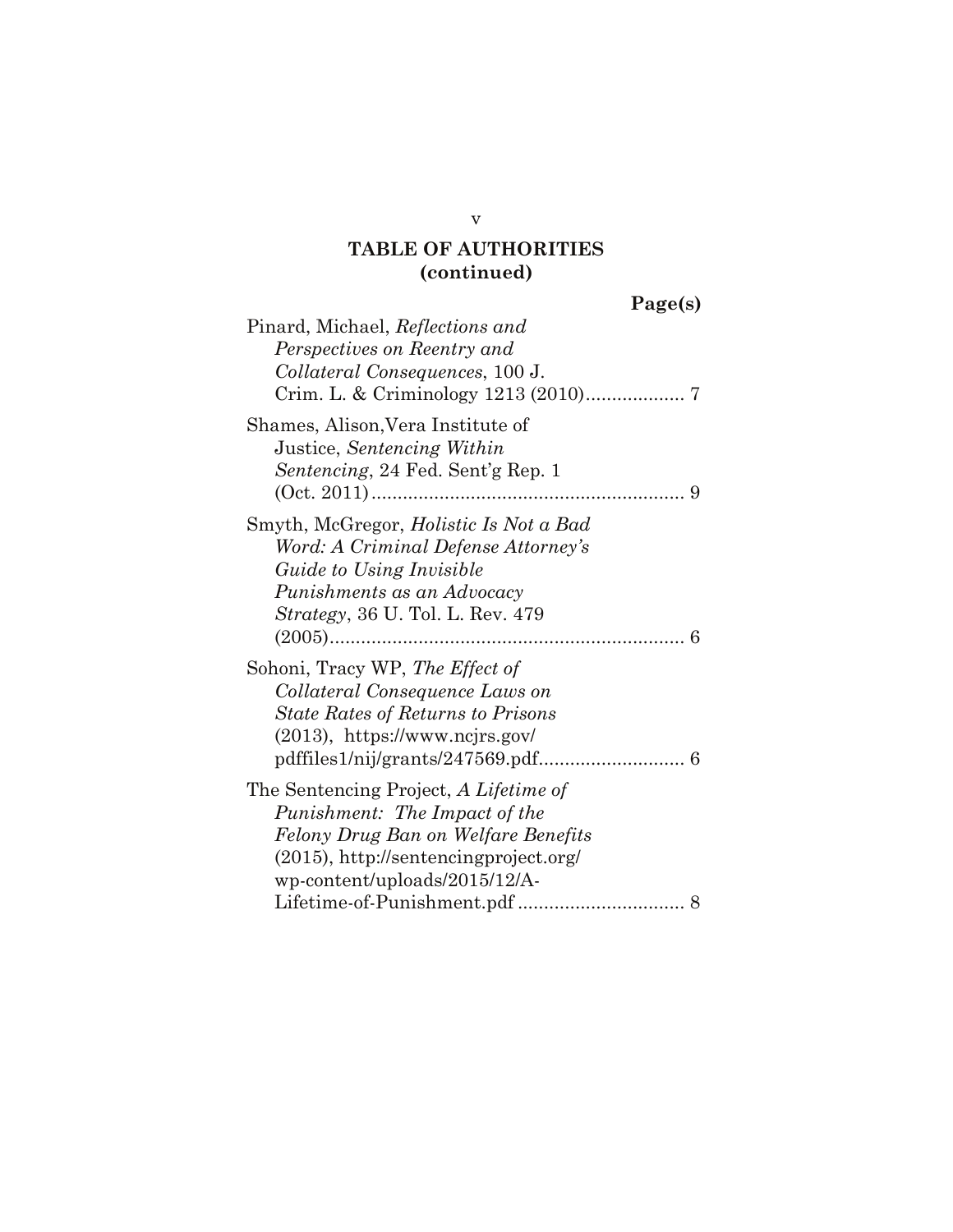**Page(s)**

| The Sentencing Project, Fact Sheet-<br><i>Trends in U.S. Corrections (2015),</i><br>http://sentencingproject.org/<br>doc/publications/inc_Trends_in_Corr                                         |
|--------------------------------------------------------------------------------------------------------------------------------------------------------------------------------------------------|
| Travis, Jeremy, <i>Invisible Punishment</i> :<br>An Instrument of Social Exclusion,<br>in Invisible Punishment: The<br>Collateral Consequences of Mass<br><i>Imprisonment</i> (Marc Mauer & Meda |
| U.S. Dep't of Justice, Office of the<br>Pardon Attorney, Civil Disabilities<br>of Convicted Felons: A State-by-State<br>Survey (2d ed. 1996),<br>https://www.ncjrs.gov/pdffiles1/pr/19           |
| U.S. Sentencing Commission,<br>Guidelines Manual (Nov. 1, 2016),<br>http://www.ussc.gov/sites/<br>default/files/pdf/guidelines-manual/                                                           |

vi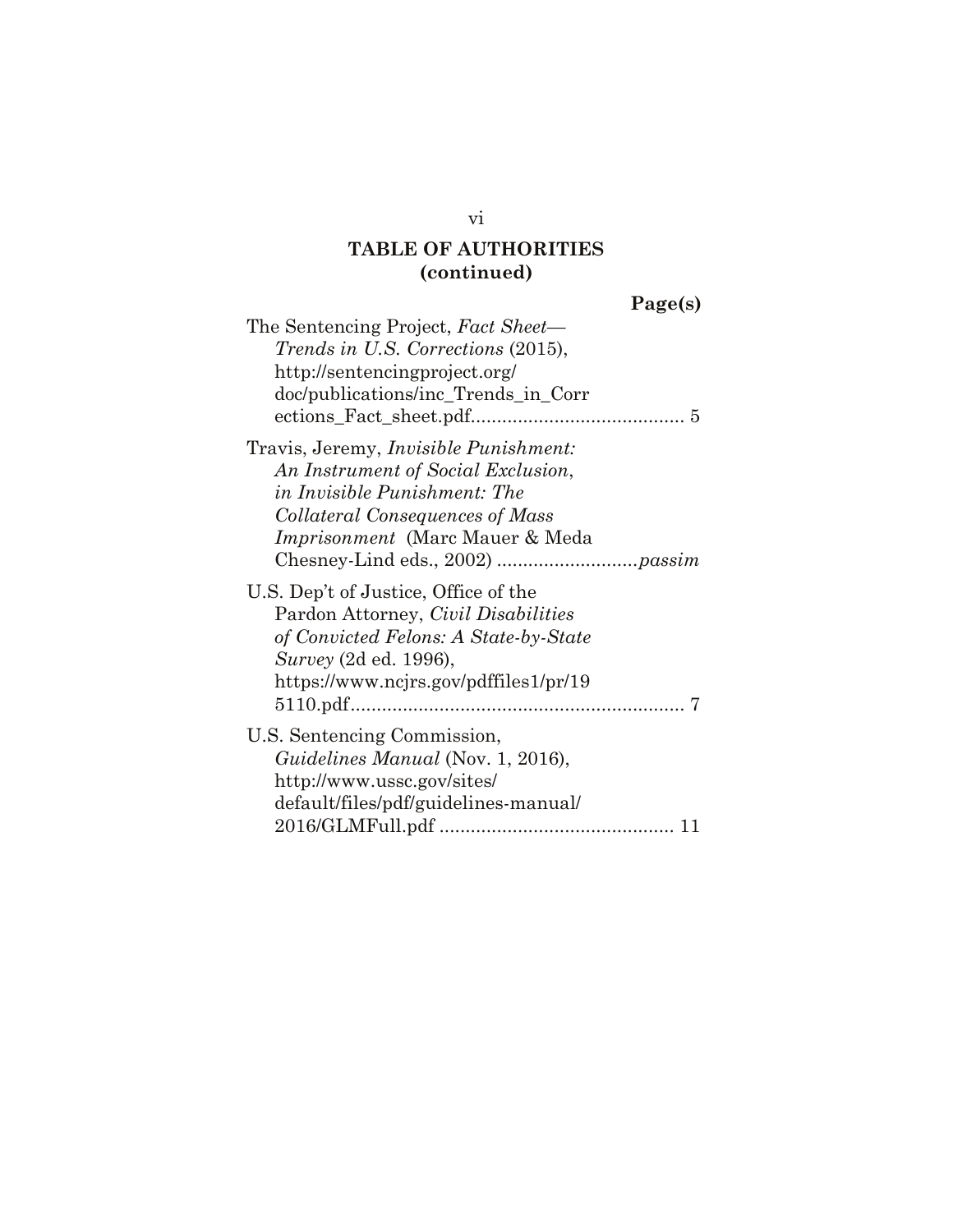### **BRIEF OF THE NATIONAL ASSOCIATION OF CRIMINAL DEFENSE LAWYERS AS** *AMICUS CURIAE* **IN SUPPORT OF PETITIONER**

The National Association of Criminal Defense Lawyers ("NACDL") submits this brief as *amicus curiae* in support of petitioner.<sup>[1](#page-7-1)</sup>

#### **INTEREST OF** *AMICUS CURIAE*

<span id="page-7-0"></span>NACDL is a nonprofit voluntary professional bar association that works on behalf of criminal defense attorneys to ensure justice and due process for those accused of crime or misconduct. NACDL was founded in 1958. It has a nationwide membership of many thousands of direct members, and up to 40,000 with affiliates. NACDL's members include private criminal defense lawyers, public defenders, military defense counsel, law professors, and judges. NACDL is the only nationwide professional bar association for public defenders and private criminal defense lawyers.

NACDL is dedicated to advancing the proper, efficient, and just administration of justice. NACDL files numerous *amicus* briefs each year in the U.S. Supreme Court and other federal and state courts, seeking to provide *amicus* assistance in cases that

<span id="page-7-1"></span> <sup>1</sup> Pursuant to Rule 37.6, counsel for *amicus curiae* states that no counsel for a party authored this brief in whole or in part, and no counsel or party made a monetary contribution intended to fund the preparation or submission of this brief. No person or entity other than *amicus curiae*, its members, or its counsel has made a monetary contribution to the preparation or submission of this brief. Both parties have provided blanket consent to the filing of *amicus* briefs in support of either party or neither party.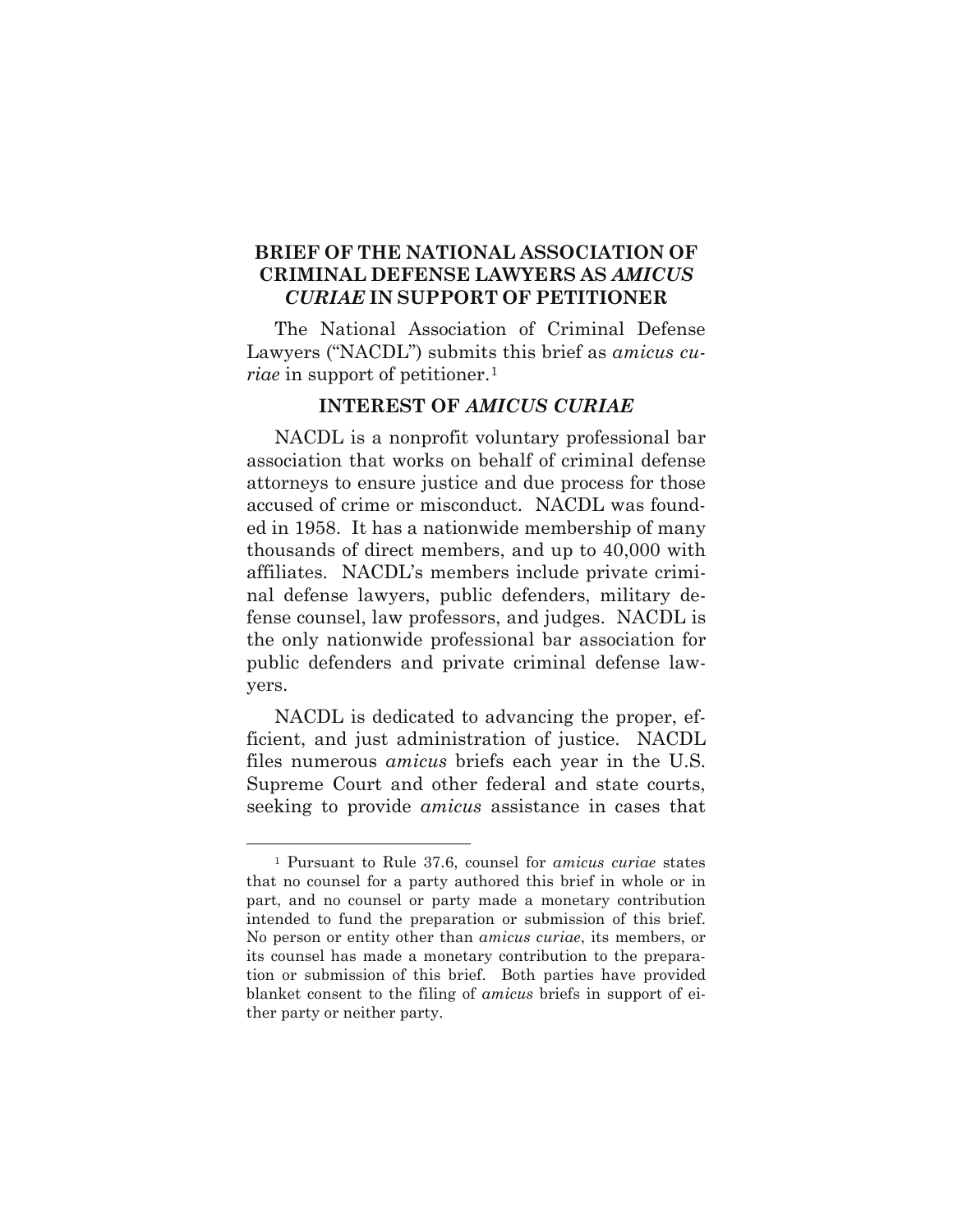present issues of broad importance to criminal defendants, criminal defense lawyers, and the criminal justice system as a whole. NACDL has a particular interest in this case as NACDL is committed to combatting the proliferation of collateral consequences that deprive convicted persons of fundamental rights without a sound basis in law.

#### **INTRODUCTION AND SUMMARY OF ARGUMENT**

<span id="page-8-0"></span>The provision at issue in this case, North Carolina General Statute § 14-202.5, makes it a felony for persons on the state's sex offender registry to "access" any social networking website, if the person knows that individuals under the age of 18 are permitted to use the site. In relevant part, the statute defines a "social networking Web site" as one that "[f]acilitates the social introduction between two or more persons for the purpose of . . . information exchanges," allows users to create "personal profiles," and provides users "mechanisms" for communication. N.C. Gen. Stat. § 14-202.5(b).

Petitioner J.R. Packingham was convicted under § 202.5 for posting a message on Facebook praising God for the dismissal of a traffic ticket. The Supreme Court of North Carolina upheld petitioner's conviction against his constitutional challenge, holding that any burden imposed on petitioner's First Amendment rights was no greater than necessary to further the government's interest in protecting children.

Section 202.5 is one of a growing number of federal and state laws that effectively impose criminal punishments outside the normal, individualized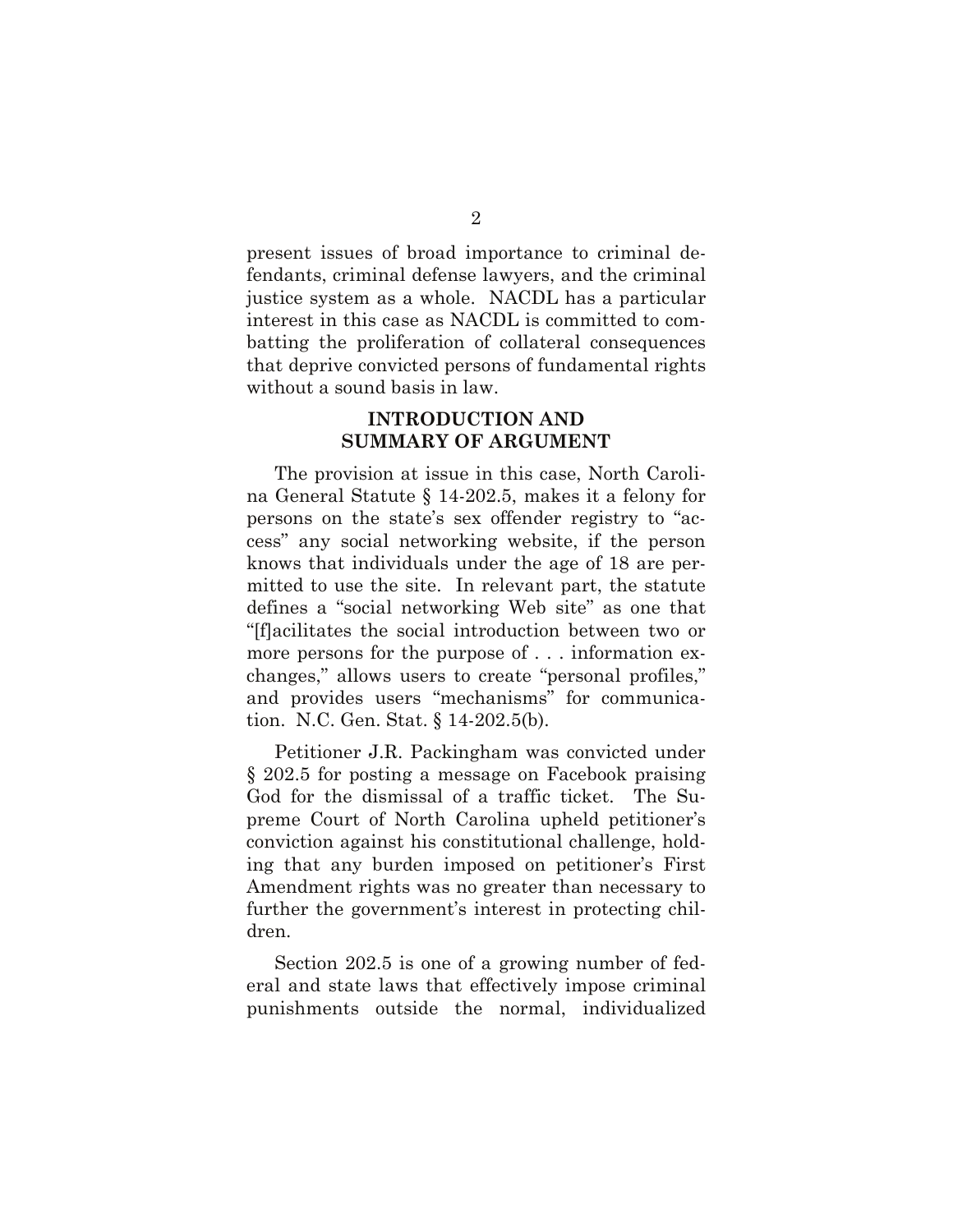criminal sentencing process, categorically stripping citizens of constitutional rights with little or no effort to tailor the restraints they mandate to the objectives they purport to serve. These punishments in many instances would not survive due process review even if they were explicitly imposed as actual sentences on identified individuals for specific criminal conduct. As "hidden sentences"[2](#page-9-0) mandated for a broad range of conduct, with no necessary connection to the conduct they punish, the due process violation is all the more palpable, and all the more intolerable.

A recent NACDL report catalogs and critiques the trend toward expanding criminal punishment outside the sentencing process, even though the sentencing process has not proved to be in any way deficient in identifying punishments that "fit the crime." *See* NACDL, *Collateral Damage: America's Failure to Forgive or Forget in the War on Crime—A Roadmap to Restore Rights and Status After Arrest and Conviction* (May 2014).[3](#page-10-0) This case presents an opportunity for the Court to clarify the constitutional limitations on these hidden sentences—not just the First Amendment-based limitations on the government's power to punish speech that make speechrestrictive laws like § 202.5 particularly vulnerable to constitutional challenge, but the more general limitations that constrain the government's power to impose *any* criminal punishment.

<span id="page-9-0"></span> <sup>2</sup> *See* Joshua Kaiser, Comment, *Revealing the Hidden Sentence: How to Add Transparency, Legitimacy, and Purpose to "Collateral" Punishment Policy*, 10 Harv. L. & Pol'y Rev. 123, 126-27 (2016).

<sup>3</sup> https://www.nacdl.org/reports/.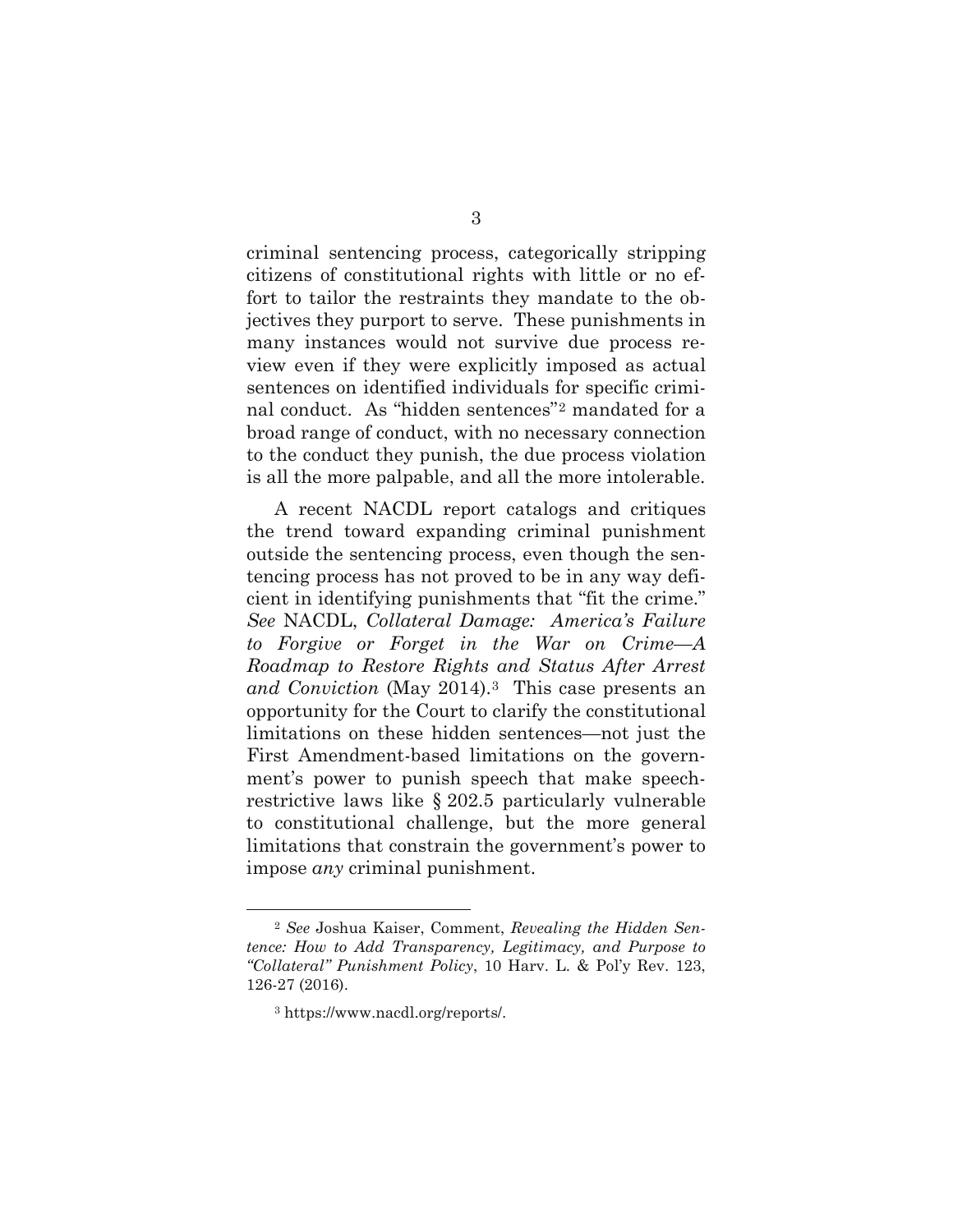Collateral consequence laws like § 202.5 raise multiple concerns about whether the punishments they mandate comport with basic due process. First, NACDL is unaware of any evidence—much less valid findings—that the normal criminal sentencing process cannot fully serve the governmental interests underlying the extra-sentencing punishments imposed by collateral consequence laws. If sentencing itself already serves the government's objective, then extra-sentence punishments will be difficult to justify as necessary and appropriate to serve the same objectives.

Second, unlike criminal sentences, which are established for specific crimes and usually are calibrated to the particular facts of the offense and the individual convicted of it, collateral consequence laws generally operate categorically, mandating punishments for large groups of people convicted of a wide range of offenses involving vastly different conduct. For instance, some states broadly bar all persons deemed "sex offenders" from entering libraries in order to protect children, even if the offender's own sex-related crime involved only adults and indicates no greater risk to children than any other crime.

<span id="page-10-0"></span>Third, collateral consequence laws are often strict liability offenses—like § 202.5—that impose criminal punishment for specified acts even when the defendant intended no harm. Strict liability offenses traditionally have been limited to regulatory crimes, where the proscription is designed to protect public health and safety. To justify a collateral consequence law on public safety grounds, the law must be carefully drawn to advance that specific regulato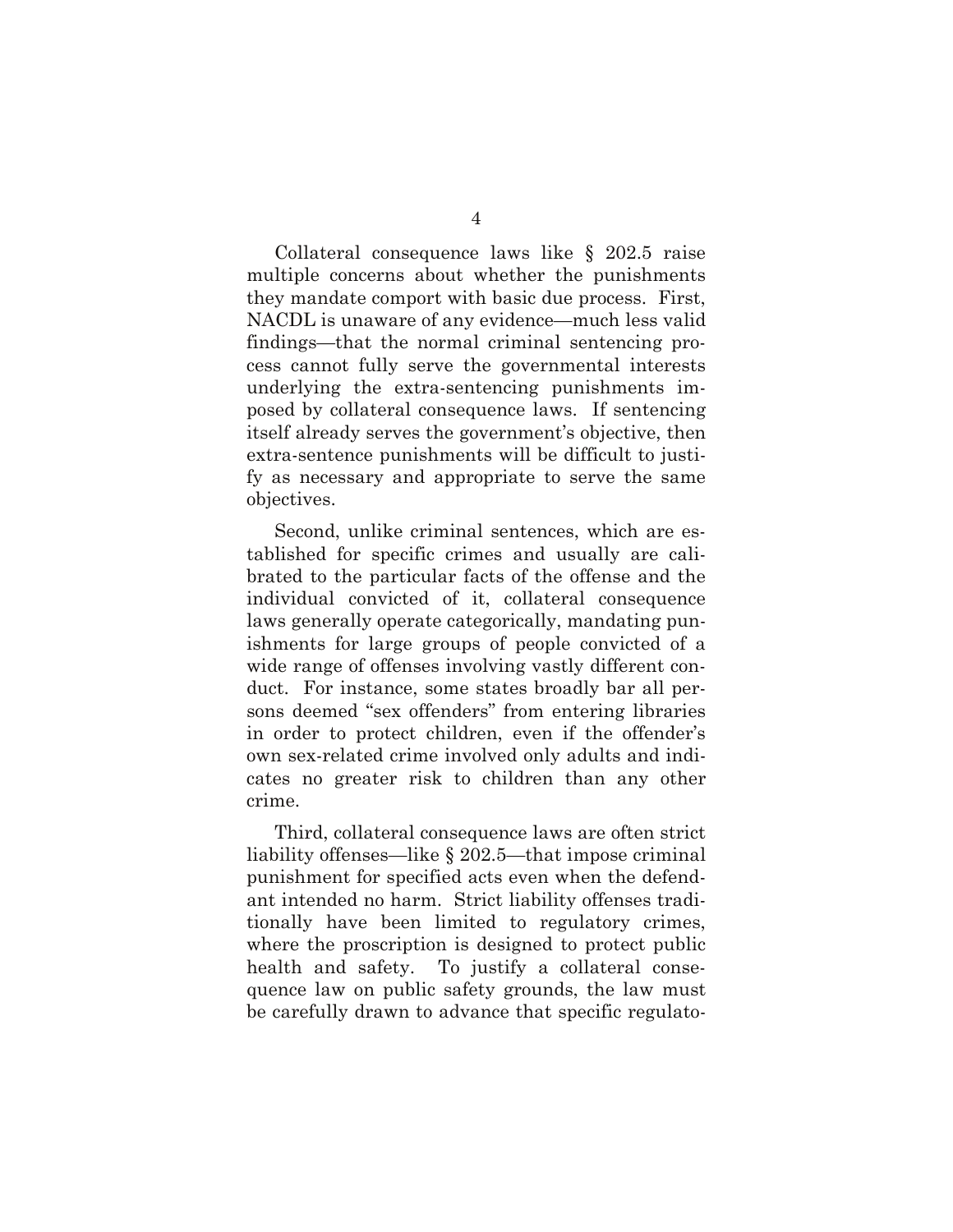ry purpose. Many such laws, including § 202.5, are not so circumscribed and thus cannot be defended as merely advancing a rational public welfare objective.

#### **ARGUMENT**

<span id="page-11-0"></span>The vast expansion of the nation's criminal justice system over the last 40 years has produced a corresponding increase in the number of people with a criminal record. Between 1980 and 2014, the number of Americans incarcerated in state and federal prisons quintupled,  $4$  and one recent study estimates that 65 million people—roughly one in four adults in the United States—have a criminal record.[5](#page-12-0)

For many people who have been convicted of a crime, "the most severe and long-lasting effect of conviction is not imprisonment or [a] fine." Gabriel Chin, *The New Civil Death: Rethinking Punishment in the Era of Mass Conviction*, 160 U. Pa. L. Rev. 1789, 1791 (2012). Rather, it is the collateral consequences that follow from the conviction and persist even after their sentence has been served. *Id*.; *see*  Sandra G. Mayson, *Collateral Consequences and the Preventive State*, 91 Notre Dame L. Rev. 301, 315 (2015) (collateral consequences may "dwarf an offender's actual sentence in severity or significance").

<span id="page-11-1"></span> <sup>4</sup> *See* The Sentencing Project, *Fact Sheet—Trends in U.S. Corrections* (2015), http://sentencingproject.org/ doc/publications/inc\_Trends\_in\_Corrections\_Fact\_sheet.pdf.

<sup>5</sup> Nat'l Emp't Law Project, *65 Million "Need Not Apply": The Case for Reforming Criminal Background Checks for Employment*, at 27 n.2 (March 2011), http://www.nelp.org/page/- /65\_Million\_Need\_Not\_Apply.pdf?nocdn=1.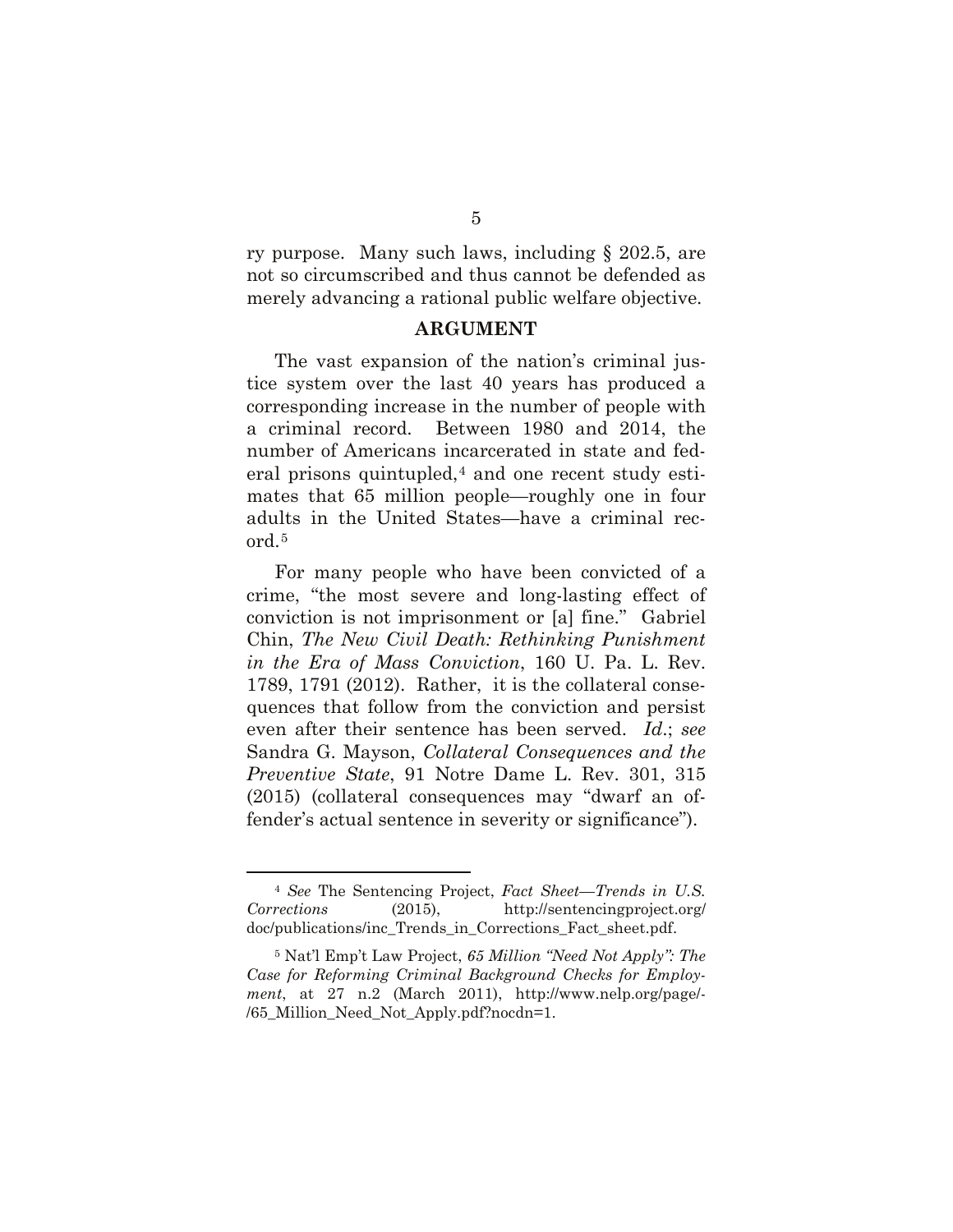There are approximately 48,000 laws and rules in U.S. jurisdictions that restrict opportunities and benefits based on criminal convictions. *See* ABA, *National Inventory of Collateral Consequences of Conviction*, (hereinafter "*ABA Inventory*") www.abacollateralconsequences.org/map/.[6](#page-13-1) These collateral consequences affect "virtually every aspect of human endeavor, including employment and licensing, housing, education, public benefits, credit and loans, immigration status, parental rights, interstate travel, and even volunteer opportunities." NACDL Report at 12. They bar individuals with criminal records from holding "public positions, from teachers and law enforcement officers to school bus drivers and garbage collectors," and from working in professions "that require licenses—including not only doctors and lawyers, but also barbers, bartenders, plumbers, and beauticians." Kaiser, *supra*, at 133. They deprive people of their rights to vote, to serve on a jury, and to keep and bear arms, and render them ineligible to enlist in the armed forces. *Id.* at 138; U.S. Dep't of Justice, Office of the Pardon Attorney, *Civil Disabilities of Convicted Felons: A State-by-State Survey*, at 6-7, 14 (2d ed. 1996), https://www.ncjrs.gov/pdffiles1/pr/195110.pdf. And

<span id="page-12-0"></span> <sup>6</sup> Some similar consequences can be activated by a mere arrest. *See* Tracy WP Sohoni, *The Effect of Collateral Consequence Laws on State Rates of Returns to Prisons*, at 6 (2013), https://www.ncjrs.gov/pdffiles1/nij/grants/247569.pdf. Others attach even to non-criminal offenses such as disorderly conduct. *See, e.g.*, McGregor Smyth, *Holistic Is Not a Bad Word: A Criminal Defense Attorney's Guide to Using Invisible Punishments as an Advocacy Strategy*, 36 U. Tol. L. Rev. 479, 482 (2005) (noting that such a violation "makes a person presumptively ineligible for New York City public housing for two years").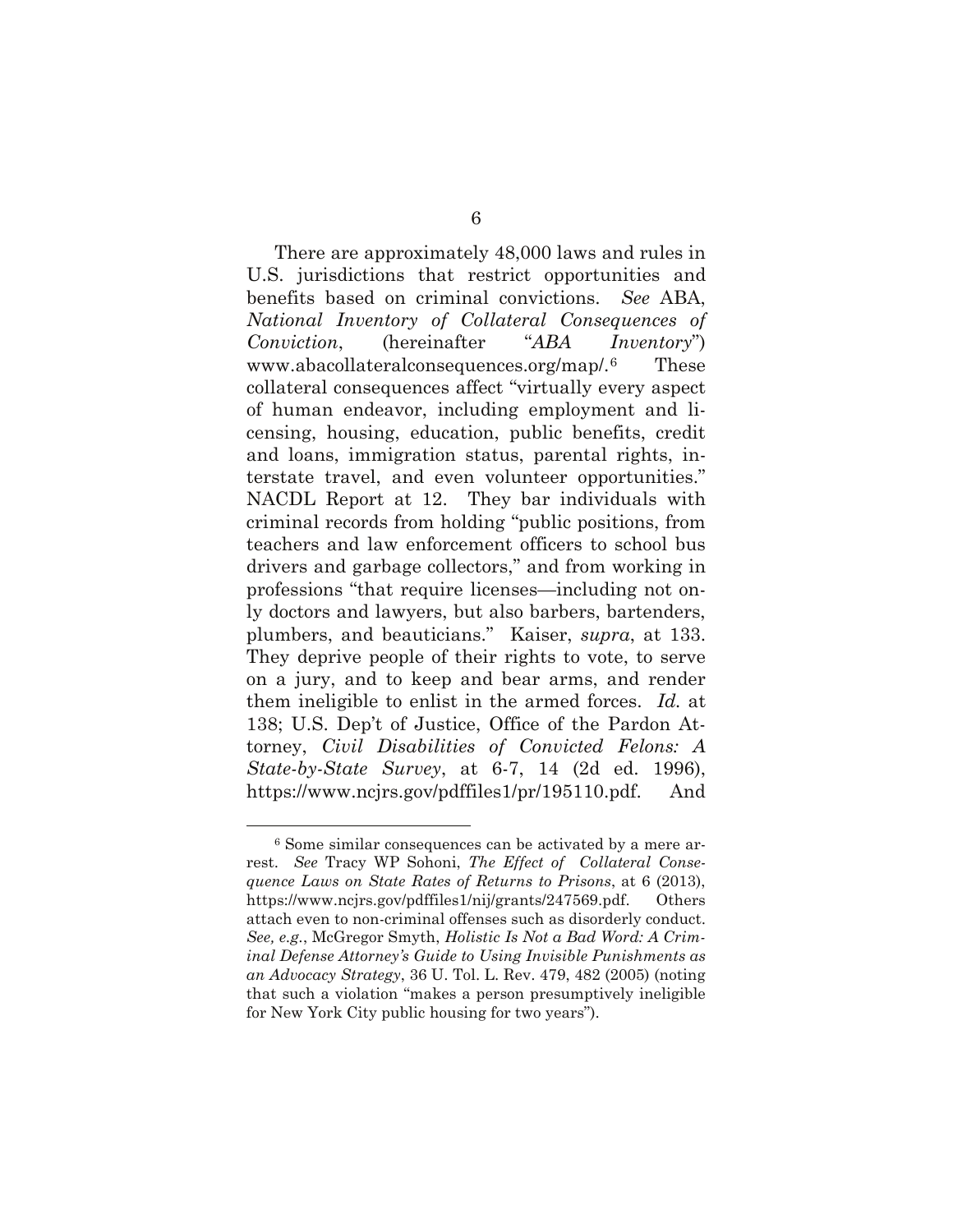through provisions like § 202.5, individuals convicted of certain types of crimes—like those categorized as "sex offenses"—may find themselves subject to laws broadly restricting their freedom of movement, residency, and employment, Jennifer C. Daskal, *Pre-Crime Restraints: The Explosion of Targeted, Noncustodial Prevention*, 99 Cornell L. Rev. 327, 362 (2014), and denying them lawful access to everyday websites like Amazon, Google, and *The New York Times*, Pet. App. 33a, 51a.

These collateral consequences can have a profound impact on the lives of those to whom they apply. A single individual with a criminal conviction may be subject to more than 2,000 such restrictions upon reentry. Kaiser, *supra*, at 157. And while some collateral consequences are temporary, most are not. *See id.* at 148. The stakes are extraordinarily high for the millions of individuals who are subject to these post-conviction restraints, and this Court's guidance is needed to ensure that such provisions do not exceed constitutional bounds.

### <span id="page-13-0"></span>**A. The Sentencing Process Already Serves The Objectives Underlying Many Collateral Consequence Laws**

<span id="page-13-1"></span>Although collateral consequences "technically reside outside of the criminal justice system," Michael Pinard, *Reflections and Perspectives on Reentry and Collateral Consequences*, 100 J. Crim. L. & Criminology 1213, 1218 (2010), many are plainly punitive in character, *see* Chin, *supra*, at 1830. "Taking away someone's right to vote because they were convicted of a crime," for example, "does not serve any nonpunitive, regulatory purpose, such as making society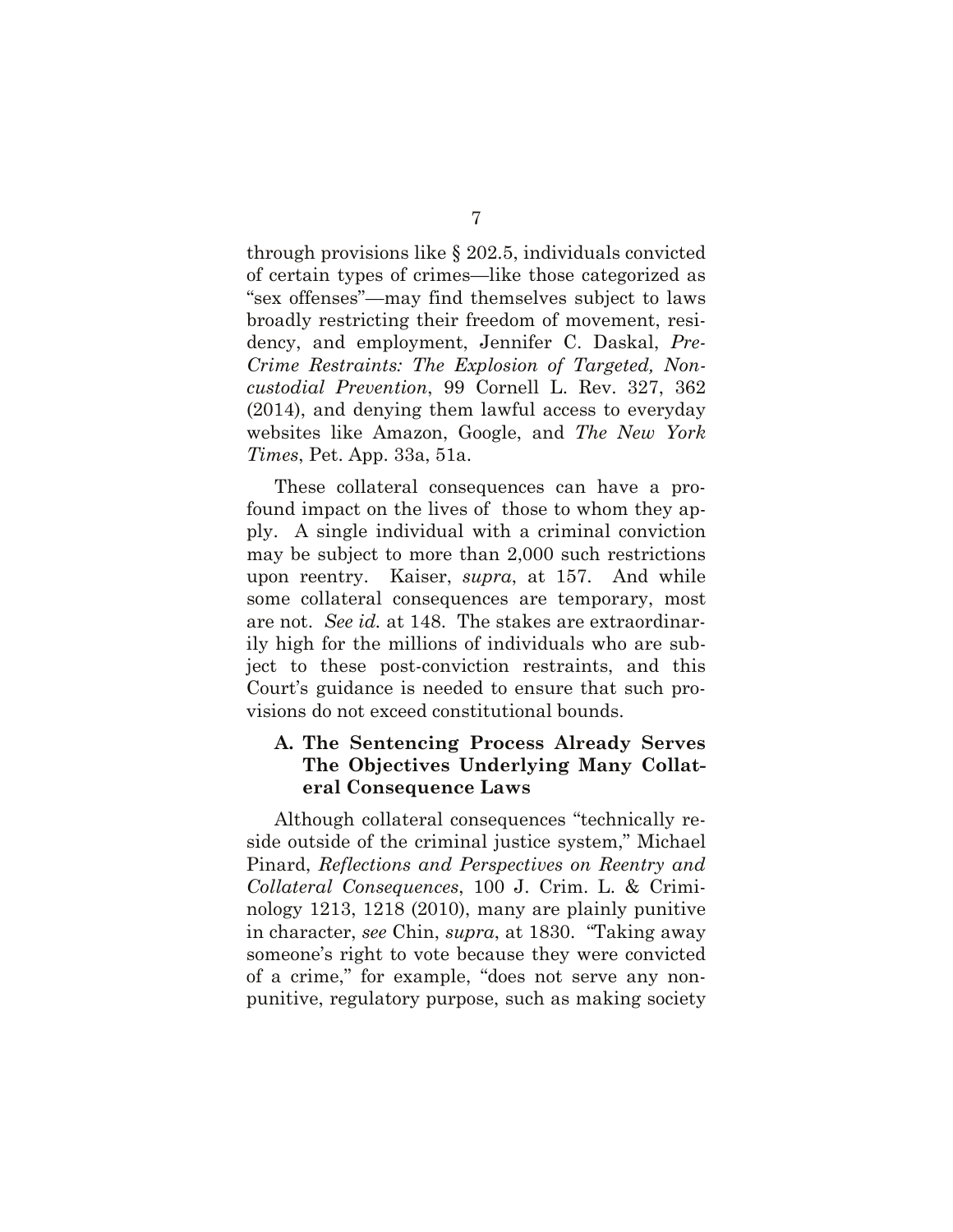safer or protecting against voter fraud." NACDL Report at 34; *see also id.* at 14 (observing that many common collateral consequences, including the loss of voting and other civil and judicial rights, "serve no public safety purpose at all"). Provisions denying those convicted of drug offenses access to public benefits like food stamp programs likewise appear to be motivated primarily (or entirely) by a desire to punish that group. *See* The Sentencing Project, *A Lifetime of Punishment: The Impact of the Felony Drug Ban on Welfare Benefits*, at 1 (2015).[7](#page-16-1) Such provisions, in effect, amount to "invisible ingredients in the legislative menu of criminal sanctions." Jeremy Travis, *Invisible Punishment: An Instrument of Social Exclusion*, *in Invisible Punishment: The Collateral Consequences of Mass Imprisonment* 15, 17 (Marc Mauer & Meda Chesney-Lind eds., 2002).

Punishing wrongdoing is of course an important governmental objective, but fulfilling that objective is generally the office of the criminal *sentencing* process. The sentence imposed for a particular individual and offense reflects a judgment about what restrictions and penalties are necessary to achieve sentencing's traditional purposes: deterrence, incapacitation, rehabilitation, and retribution. *See* Judge James S. Gwin, *Juror Sentiment on Just Punishment: Do the Federal Sentencing Guidelines Reflect Community Values?*, 4 Harv. L. & Pol'y Rev. 173, 176-77 (2010). Indeed, in the federal system, judges are expressly instructed to "impose a sentence sufficient, but not greater than necessary" to achieve the

 <sup>7</sup> http://sentencingproject.org/wp-content/uploads/2015/12/ A-Lifetime-of-Punishment.pdf.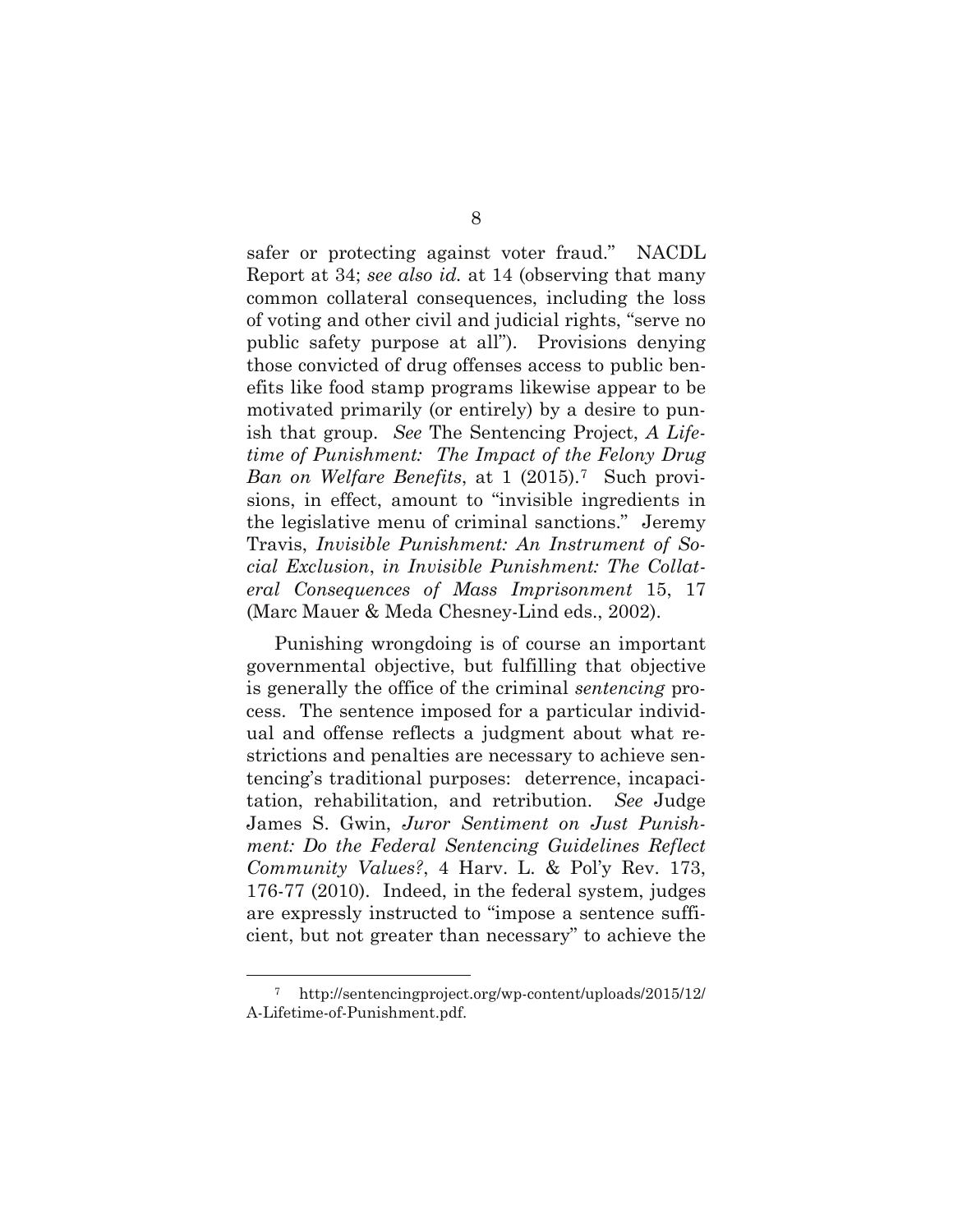aims of sentencing: "to reflect the seriousness of the offense, to promote respect for the law, and to provide just punishment for the offense," "to afford adequate deterrence to criminal conduct," "to protect the public from further crimes of the defendant," and "to provide the defendant with needed educational or vocational training, medical care, or other correctional treatment in the most effective manner." 18 U.S.C. § 3553(a). The same principle underlies sentencing at the state level. *See* Alison Shames, Vera Institute of Justice, *Sentencing Within Sentencing*, 24 Fed. Sent'g Rep. 1, 1 (Oct. 2011) (observing that "in most states, the imposition of a sentence is a regulated process," and—"in all cases—sentence severity is reviewable by a higher court, to ensure that a judge does not impose a penalty that is more than necessary to achieve the accepted goals").

Given that the criminal sentencing process exists solely to serve society's interest in punishing wrongdoing, it should be exceedingly difficult to justify a regime of *extra*-sentence punishments absent substantial evidence that the sentencing process is deficient in some material respect. At the very least, the substantial overlap between sentencing objectives and the purposes animating collateral consequence laws should prompt close scrutiny of post-sentence restrictions, including careful evaluation of whether and how they serve any distinct interest not already fully vindicated in the sentencing process.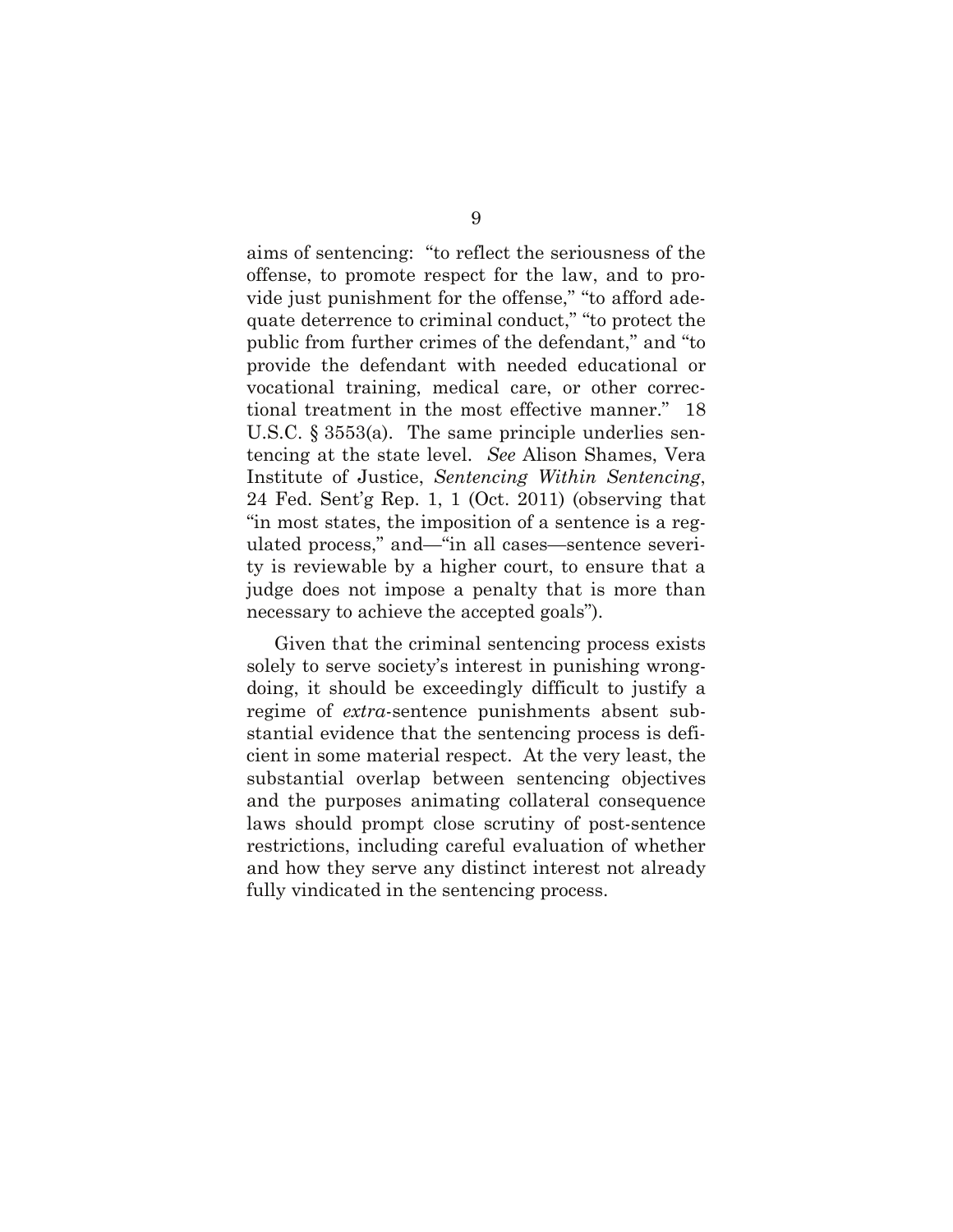### <span id="page-16-0"></span>**B. Unlike The Sentencing Process, Many Collateral Consequence Laws Impose Restrictions Absent Any Consideration Of The Specific Offense Or The Individual Convicted Of It**

While many collateral consequence laws share sentencing's aims, they are typically far less precise than the traditional sentencing process in how they go about advancing those goals.

<span id="page-16-1"></span>Not only does the criminal sentencing process generally serve society's interest in punishing wrongdoing (as just discussed), it does so by identifying a punishment that is tailored to the particular offense and offender involved. The criminal sentencing process "is designed to impose punishment that is proportionate to the offense." Chin, *supra*, at 1830. It is a "bedrock principle of our sentencing jurisprudence . . . that the severity of the criminal sanction should be limited by the seriousness of the offense and relevant attributes of the offender." Travis, *supra*, at 35. Generally speaking, the more serious and blameworthy a defendant's conduct, the more severe the penalty imposed. And it is not enough that the punishment fit the crime—it also "should fit the offender." *Williams v. New York*, 337 U.S. 241, 247 (1949); *see Pennsylvania ex rel. Sullivan v. Ashe*, 302 U.S. 51, 55 (1937) ("For the determination of sentences, justice generally requires consideration of more than the particular acts by which the crime was committed and that there be taken into account the circumstances of the offense together with the character and propensities of the offender."). To ensure that it does, the sentencing process is largely individualized, taking into account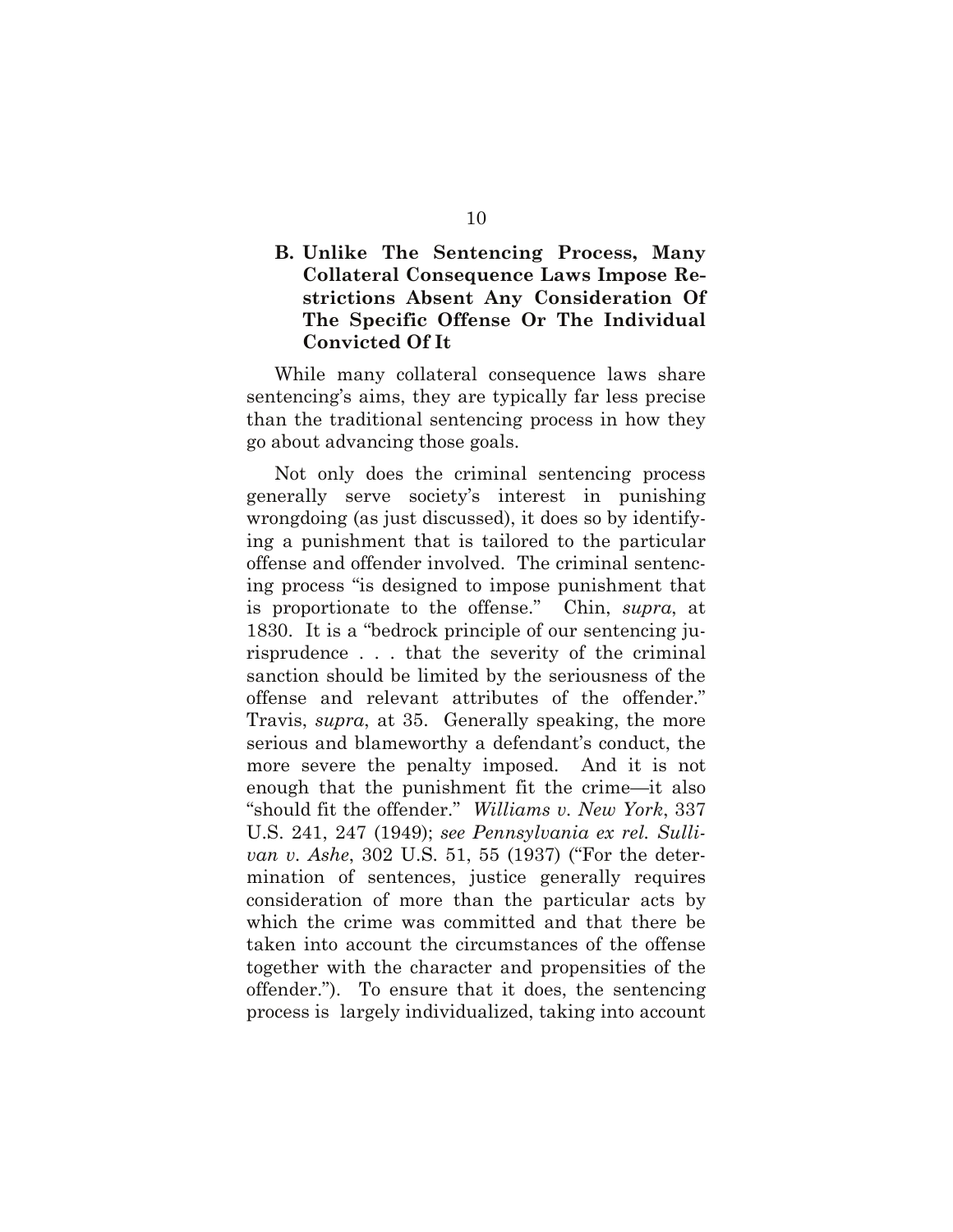the particular facts and circumstances of the crime and the particular attributes of the defendant.

To be sure, over the last several decades, there has been a shift at both the state and federal levels toward structured sentencing schemes aimed at normalizing sentences across defendants. *See* Ely Aharonson, *Determinate Sentencing and American Exceptionalism: The Underpinnings and Effects of Cross-National Differences in the Regulation of Sentencing Discretion*, 76 L. & Contemp. Probs. 161, 162 (2013). But even where the range of available sentences is constrained by statute or guidelines, ordinary criminal sentences are still at a minimum attached to specific crimes that share common attributes. And sentencing tables, "with charge severity on one axis and prior criminal record on the other," are "concrete expressions" of the principle that punishment should be tailored to both the offense and the offender. Travis, *supra*, at 35.[8](#page-19-1)

In stark contrast to the crime- and offenderspecific approach that prevails in the ordinary criminal sentencing context, collateral consequence laws often deprive people with criminal records of fundamental rights absent *any* individualized assessment of their conduct or even the general characteristics of the offense committed. Such laws place categorical restrictions on individuals convicted of a diverse ar-

 <sup>8</sup> Such tables are used both in federal sentencing, *see* U.S. Sentencing Commission, *Guidelines Manual*, Ch. 5, Pt. A, at 420 (Nov. 1, 2016), http://www.ussc.gov/sites/default/files/pdf/ guidelines-manual/2016/GLMFull.pdf, and in many states, including North Carolina, *see* N.C. Court System, Punishment Grids, http://www.nccourts.org/Courts/CRS/Councils/spac/ Sentencing/Punishment.asp.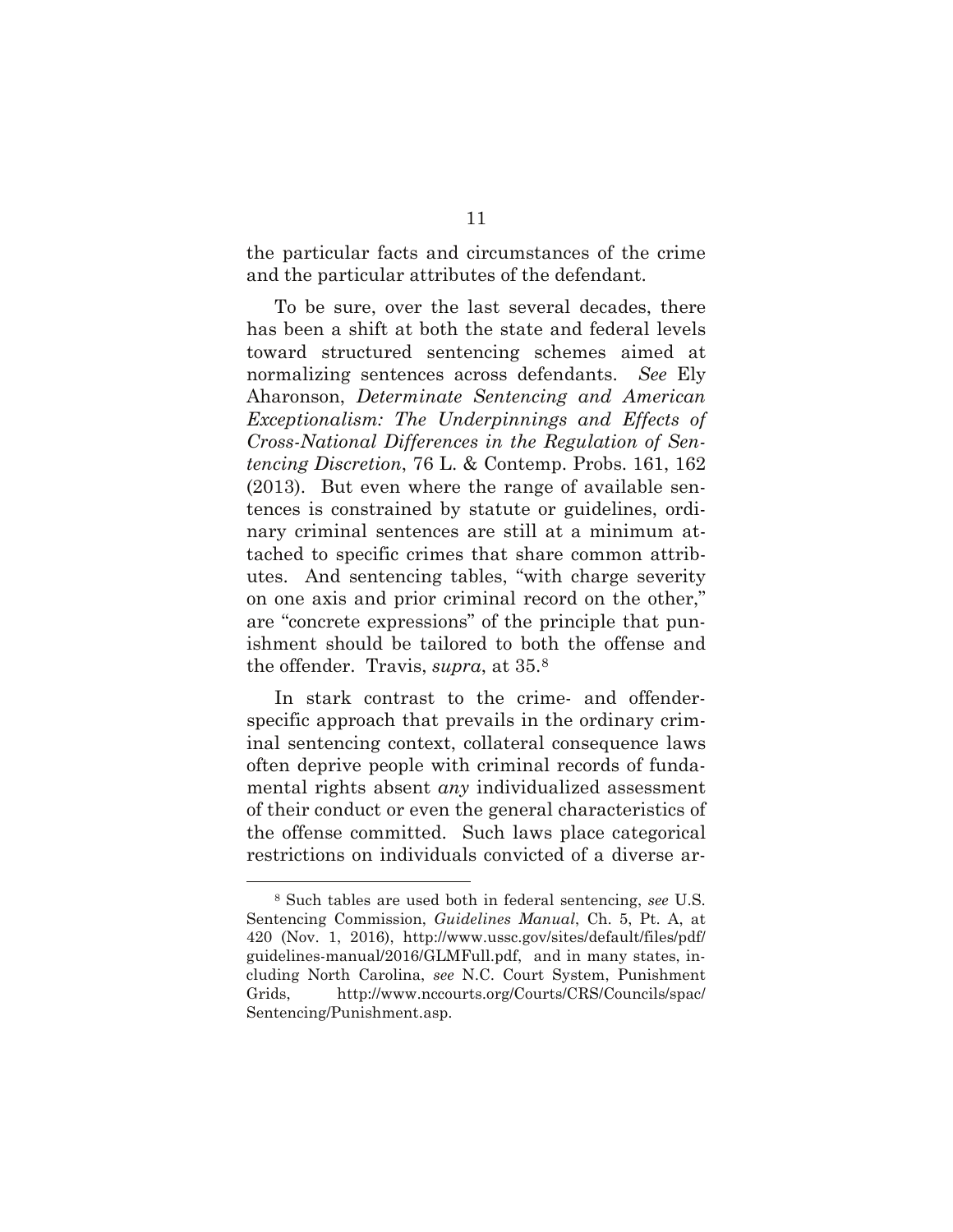ray of offenses, making no effort to match the punishment to the crime.

For example, many collateral consequences are triggered whenever someone has been convicted of a "felony," regardless of whether the conviction was for armed robbery, arson, or tax evasion. Such provisions include laws depriving millions of people of their rights to vote and possess a firearm. NACDL Report at 34-35; *see also* Travis, *supra*, at 35 ("A felon convicted of the lowest felony loses his right to vote, as does a serial murderer."). Other restrictions apply to those convicted of "crimes involving moral turpitude" or "crimes of violence," categories that likewise encompass a diverse range of conduct, from fraud to rape and extortion to murder. *See ABA Inventory* (database including numerous such provisions).

Even restrictions like § 202.5 that apply only to a group of individuals convicted of the same general type of offense (e.g., "sex offenses") still reach an assortment of underlying offenses involving widely varied facts. *See* N.C. Gen. Stat. § 14-208.6(4). In Oklahoma, for example, registered sex offenders range from persons convicted of violent sexual assaults to those convicted of indecent exposure, but regardless of the crime committed, all persons deemed "sex offenders" are "prohibited from living with a minor child; living within 2000 feet of any school, childcare center, playground, or park; loitering within 500 feet of any school, childcare center, or park; working in any capacity with children; engaging in ice cream truck vending; or living in a residence with another convicted sex offender." Daskal, *supra*, at 349-50 (footnotes omitted); *see also* Travis,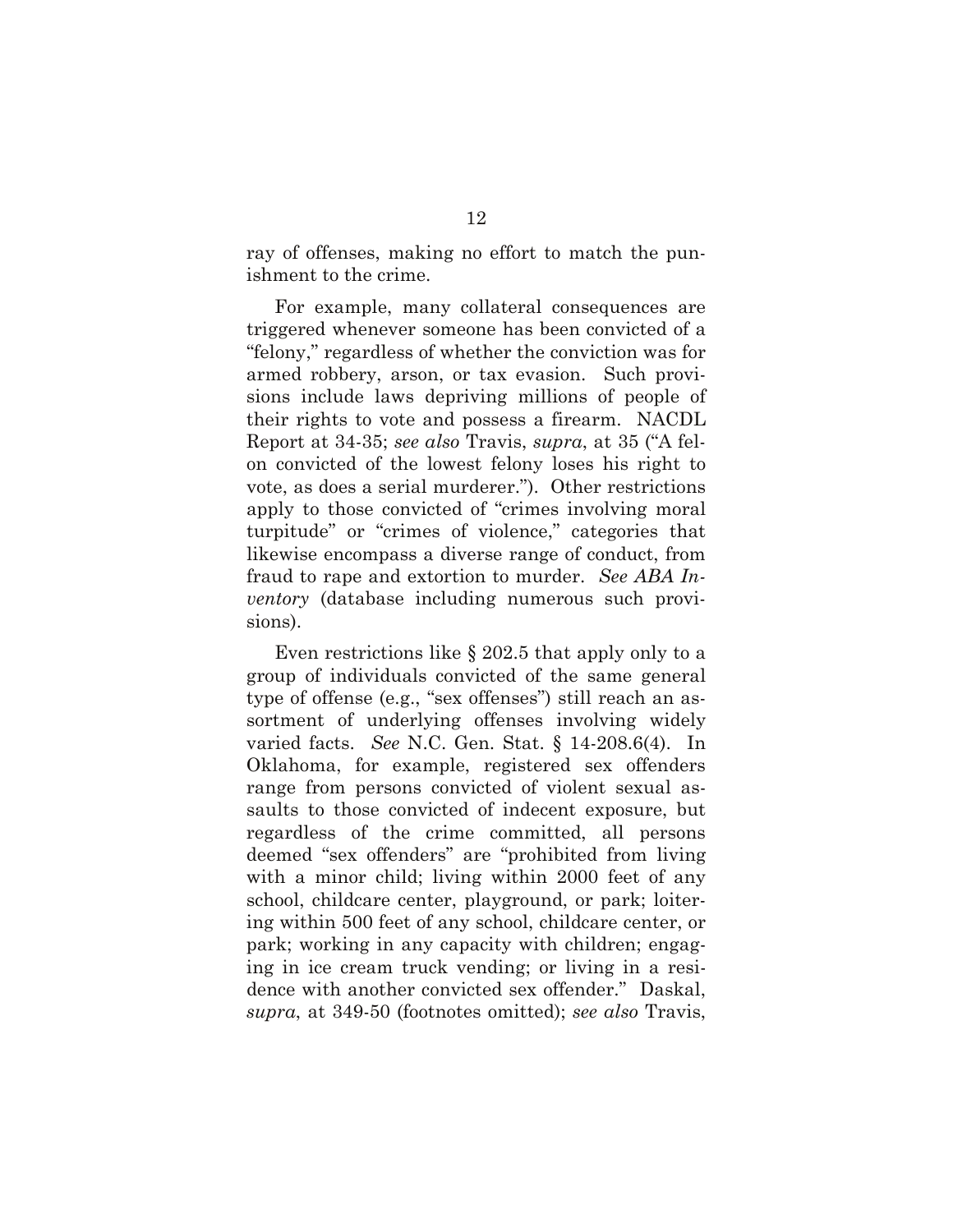*supra*, at 35 ("A teenager convicted of statutory rape for consensual intercourse with his underage girlfriend, as well as a repeated child molester, may be subject to life-time registration."). $9$  Such broad, categorical restrictions are the norm for these types of laws.

The expansive, often indiscriminate reach of collateral consequences represents an abandonment of the fundamental principle underlying the sentencing process—that punishment should be calibrated to match the characteristics of the crime.

### <span id="page-19-0"></span>**C. Many Collateral Consequence Laws Create Strict Liability Offenses, Which Pass Constitutional Muster Only If They Are Carefully Drawn To Advance Public Safety Objectives**

The extraordinary breadth of many collateral consequence laws also raises constitutional concerns because such laws are typically strict liability offenses that impose criminal punishment for specified acts even when the defendant intended no harm. Section 202.5, for example, criminalizes merely accessing a social networking site—broadly defined without any consideration of whether the person who violated the restriction intended criminal activi-

<span id="page-19-1"></span> <sup>9</sup> If such a teenager later moved to North Carolina, he would be subject to both registration *and* § 202.5's restrictions, as North Carolina's registration requirements extend to individuals convicted of a registrable offense elsewhere, even if the same offense would not trigger registration had it been committed in North Carolina, *see* N.C. Gen. Stat. § 14-208.6(4), and § 202.5 broadly applies to everyone subject to registration under North Carolina law, *see id.* § 14-202.5(a).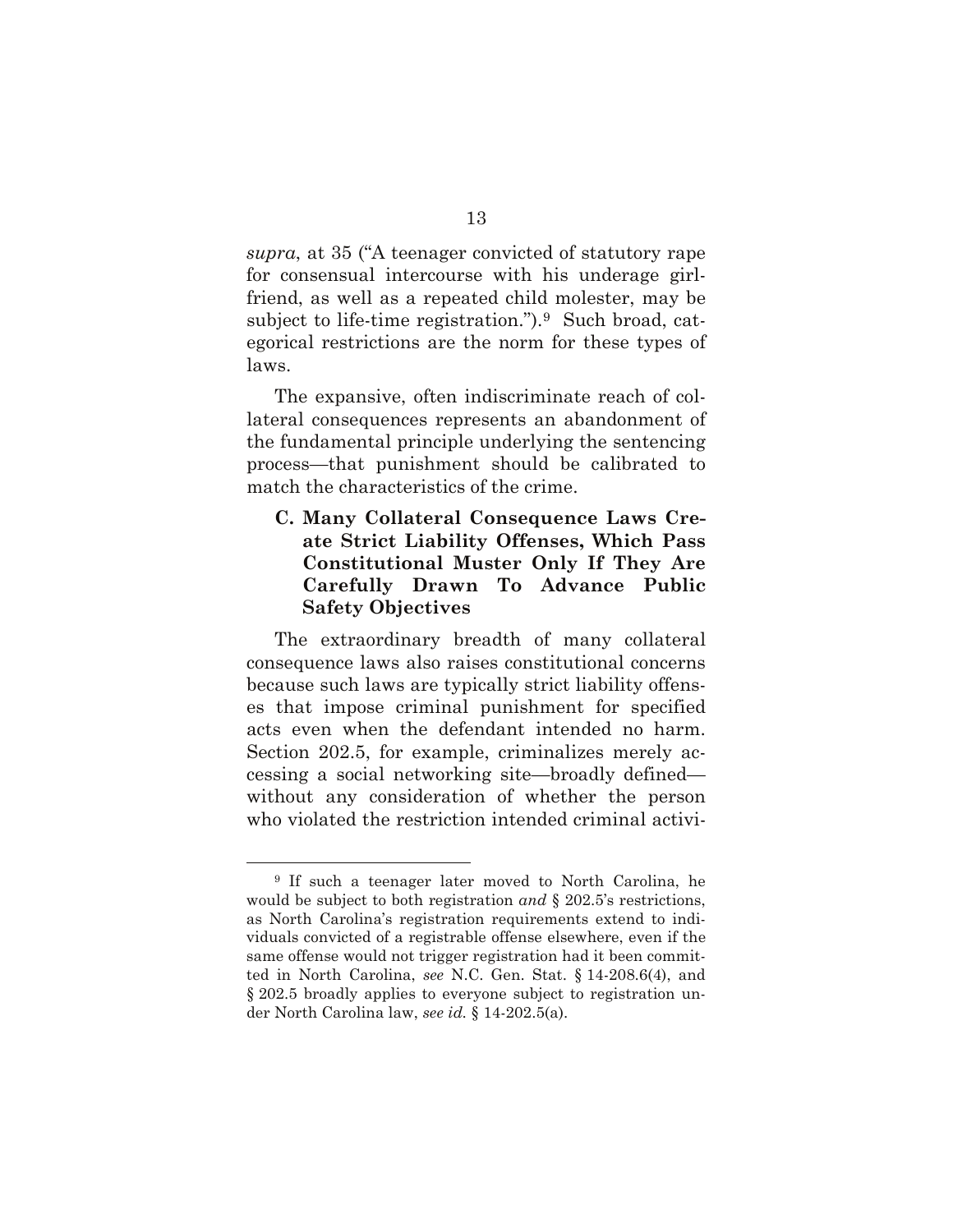ty. Under that law, an otherwise innocent exercise of free expression and religious liberty on Facebook becomes the basis for a Class I felony. *See* N.C. Gen. Stat. § 14-202.5(e).

Strict liability offenses are not favored in American law. Ordinarily, "a guilty mind is a necessary element in the indictment and proof of every crime." *Elonis v. United States*, 135 S. Ct. 2001, 2009 (2015) (quotation omitted); *see Morissette v. United States*, 342 U.S. 246, 250-51 (1952). That principle is so important that even where a criminal statute does not expressly include an intent element, this Court has applied a "background assumption" that the legislature did not intend to dispense with it if "to interpret the statute [without an intent requirement] would be to criminalize a broad range of apparently innocent conduct." *Liparota v. United States*, 471 U.S. 419, 426 (1985).

The Court has recognized a narrow exception to the general *mens rea* rule for regulatory crimes, where the proscription is designed to protect public health and safety. *See Morissette*, 342 U.S. at 254; *see also Staples v. United States*, 511 U.S. 600, 607 (1994) ("Typically, our cases recognizing such [strictliability public welfare] offenses involve statutes that regulate potentially harmful or injurious items."). "In the interest of the larger good," such provisions "put[] the burden of acting at hazard upon a person otherwise innocent but standing in responsible relation to a public danger." *United States v. Dotterweich*, 320 U.S. 277, 280-81 (1943); *see United States v. Balint*, 258 U.S. 250, 252 (1922).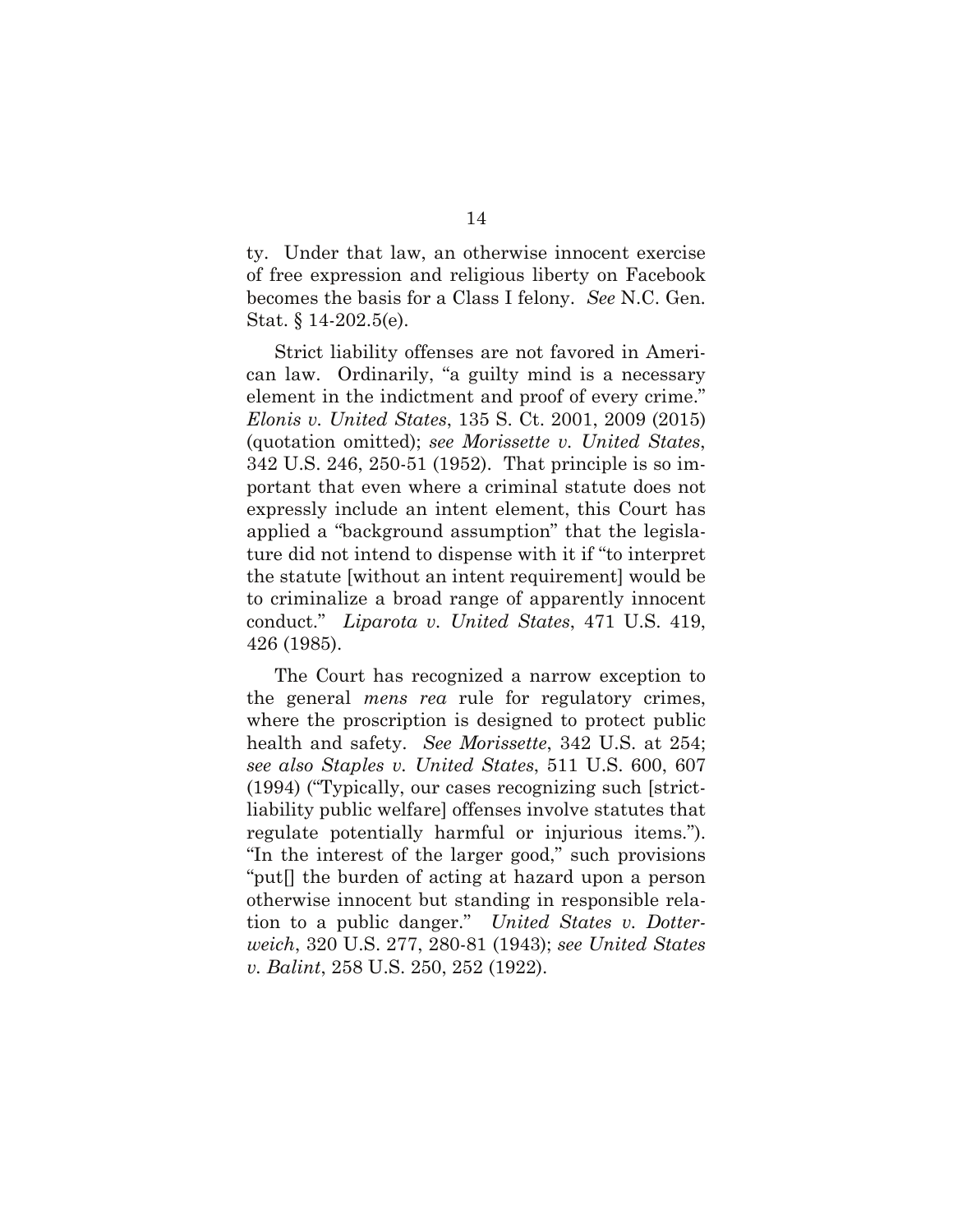It is not enough, however, for the government simply to cite public safety as the justification for a post-sentence deprivation of constitutional rights. The government must do more than merely identify an interest that is "important in the abstract." *Turner Broadcasting Sys. v. FCC*, 512 U.S. 622, 664 (1994). It must show that restrictions on constitutional rights "in fact alleviate" the cited harm "in a direct and material way" and are appropriately tailored to advance the objectives they purport to serve. *Id.* "[T]he mere fact that a statutory regulation of speech was enacted for the important purpose of protecting children from exposure to sexually explicit material does not foreclose inquiry into its validity. . . . [T]hat inquiry embodies an overarching commitment to make sure that Congress has designed its statute to accomplish its purpose without imposing an unnecessarily great restriction on speech." *Reno v. ACLU*, 521 U.S. 844, 875-76 (1997) (quotation omitted). Thus, even collateral consequence laws that advance legitimate public welfare interests must be drawn with an eye toward that purpose.

<span id="page-21-0"></span>Section 202.5 and many similar collateral consequence laws, however, impose restrictions far more expansive than reasonably necessary to advance any public safety objective. As the facts of this case well demonstrate, § 202.5 reaches conduct that presents no threat to public safety and has nothing to do with the state's valid interest in protecting minors. That provision applies to individuals convicted of an array of underlying offenses, many of which do not involve any contact with minors. *See* N.C. Gen. Stat. § 14- 208.6(4). And it is far from clear that application of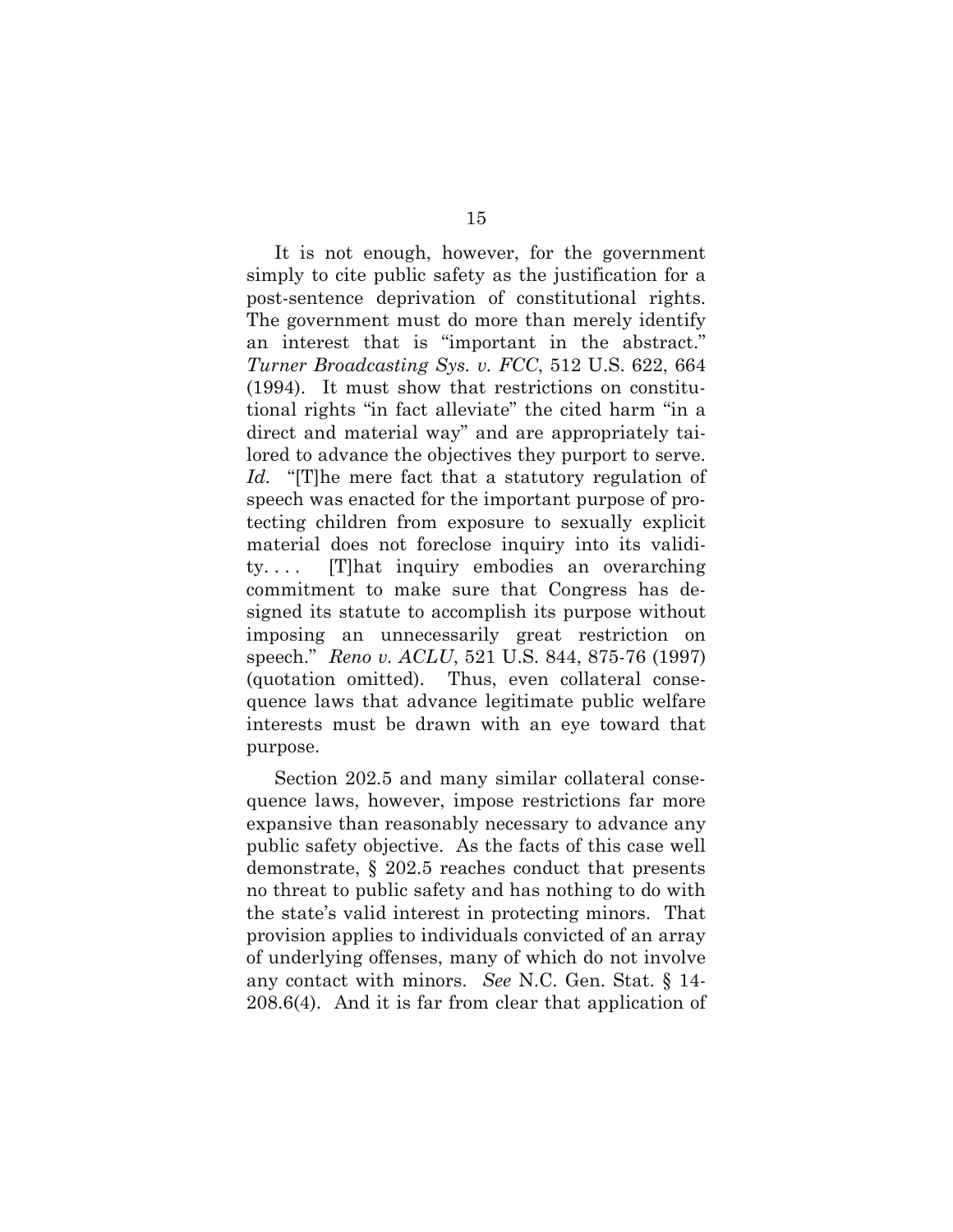§ 202.5 to individuals convicted of crimes involving only adult victims does anything to achieve the law's objective of protecting children.

Section 202.5 is by no means unusual in its overreach; many collateral consequence laws are likewise far too expansive to be fully justified on public welfare grounds. Blanket firearm bans applicable to anyone convicted of a felony (which exist under both federal and state law) illustrate the point. While some circumstances may well justify certain restrictions on firearm possession, "there is no evidence that prohibiting an individual with a fraud conviction from possessing a firearm advances public safety." NACDL Report at 35. Similarly, while banning some people who have been convicted of certain types of sex offenses from public housing may advance legitimate public safety goals, under current law "those convicted of public urination in California are barred for life from public housing," even while individuals "convicted of more serious violent offenses are not." NACDL Report at 33. Such results betray the mismatch between the public welfare aims many collateral consequence laws purport to advance and their actual effects.

The salutary objective of protecting public welfare is not a free license for government restriction of constitutional rights and liberties. The sweeping scope of many collateral consequence laws confirms the need for meaningful judicial checks to ensure that such provisions do not exceed constitutional limits.

#### **CONCLUSION**

<span id="page-22-0"></span>The judgment below should be reversed.